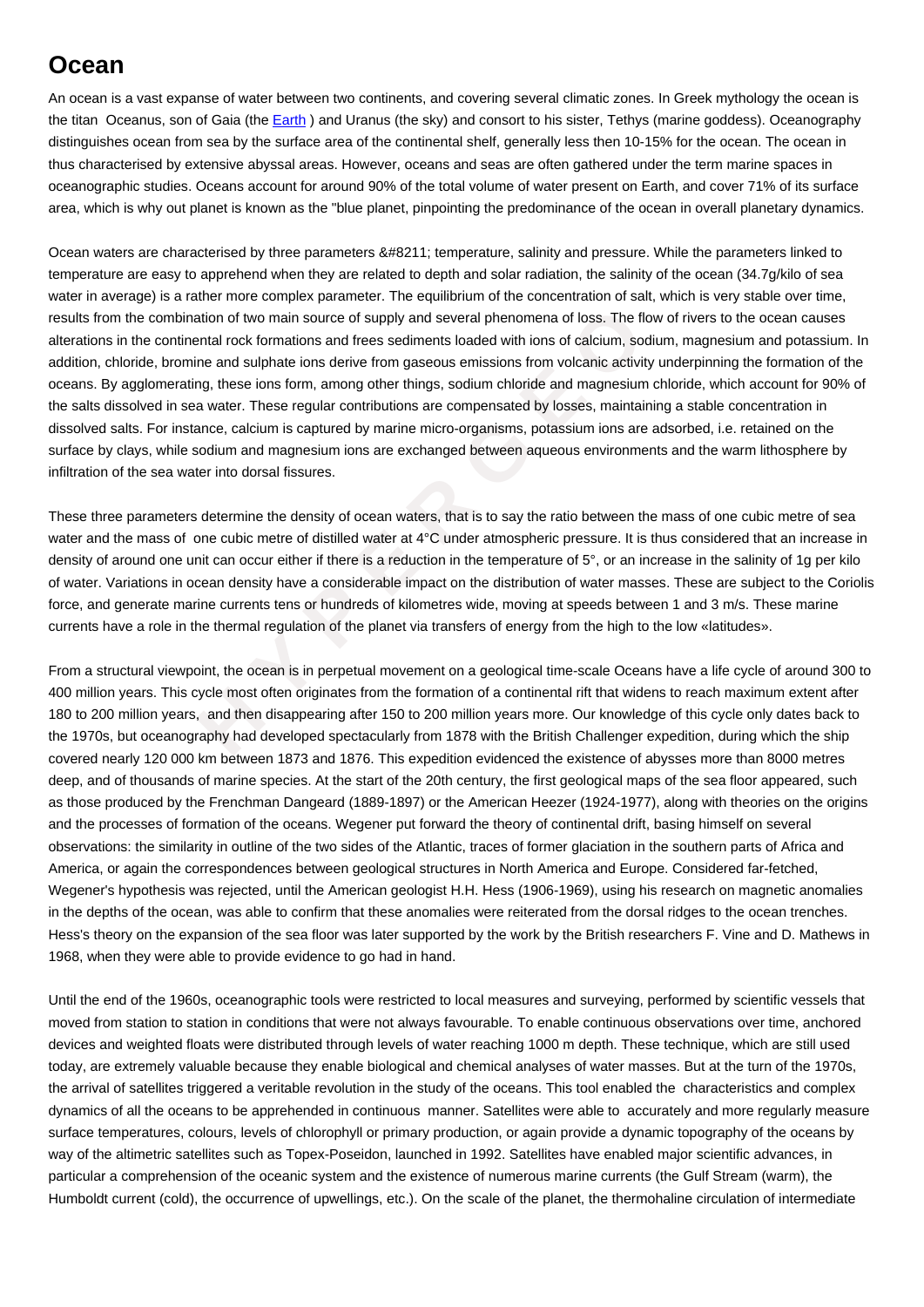waters, also known as the "ocean conveyor belt", was evidenced, and appears today as an essential element in the oceanic system across the planet. Further to this, in coastal areas, the marine currents have an influence on the patterns of rainfall. Warm currents, such as the Guinea current, favour evaporation, with rising air and the formation of a depression system leading to heavy rains. Conversely, cold currents halt the evaporation, and the absence of precipitation generates particularly arid coastal deserts such as Atacama in Chile. The improvement of research techniques has also enabled a better understanding of variations or anomalies in ocean/atmosphere interactions. The warm oceanic current El Nino, which runs along the Peruvian coast in the southern hemisphere winter was for instance linked in the 1990s to Walker's pressure index, established in 1923 by this British meteorologist. The interaction between the atmosphere and the Pacific Ocean in its southern tropical part has thus been named ENSO (El Nino Southern Oscillation). Usually, the Trade Winds blow from east to west, shifting the warm waters in the west Pacific and enabling an upwelling, that is to say a rise to the surface of colder waters rich in fish along the Peruvian coast. In an El Nino period, the Southern Oscillation Index, which measures the difference in pressure between Tahiti (in the middle of the Pacific) and Darwin (Australia), decreases, and at the same time so do the Trade Winds, so that they no longer have the strength to shift the mass of warm water of the size of the continent of Europe. This translates into an accumulation of warm water, and rising warm air generating a depression and heavy rainfall. The El Nino phenomenon today explains more fully the variations in the ocean/atmosphere interaction across the planet: exceptional drought in Australia, the Nordeste, Ethiopia and India, cyclones on Polynesia, and devastating torrential rains in Peru and Chile.

ntinent of Europe. This translates into an accumulation of warm water, and rising water and rising water. The El Nino phenomenon today explains more fully the variations in the ocean/atral drought in Australia, the Nordest These scientific and technical advances have generated a dual, paradoxical dynamic. On the one hand, they have widened the scope for the exploitation of the oceans, no longer seen as merely a horizontal space for maritime communications, but now also envisaged as a vertical space affording a food reserve (industrialisation of fishing), a source of energy (offshore gas and petroleum), and a potential reservoir of minerals (including polymetal nodules containing manganese, essential for the manufacture of batteries). In order to transport these new commodities, sea transport increased ninefold between 1960 and 2012. This can be explained by the low cost of maritime transport, which is also less demanding than land haulage systems which require numerous infrastructures. There is a standardisation of containers, which are ever larger and enable the simultaneous transport of very varied goods. In addition, to reduce the distance from one ocean to another and thus the time in transit, several transoceanic links, such as the Panama canal and Suez, have been deepened. Over the same period, offshore drilling for petroleum and gas, which amounted to 10% of the global offer in 1960, has also increased markedly to reach 30% and 27% respectively today. The realisation of the wealth of the oceans has thus engendered growing appetites, and there is a race for the appropriation of maritime spaces, so that the oceans have become a world-wide geopolitical issue.

In order to regulate this appropriation without foregoing the principle of free circulation dating from the 18th century, the notion of the Exclusive Economic Zone was officialised in 1982 by the International Convention of Montego Bay, which came into force in 1994. This zone starts beyond the territorial waters and the contiguous zone (12 + 12 marine miles) and extends a maximum of 200 marine miles. It grants the sovereign State the right to exploit the resources present in the water column and the sea bed. Beyond this zone, the sea bed is declared world heritage. In addition, to facilitate maritime transport, and in particular to standardise the legal frameworks, the division onto five oceans was recognised internationally from 1928, in the wake of creation of the International Hydrographic Bureau ( 1921) which became the International Hydrographic Organisation (IHO). It is thus the IHO that precisely maps out the oceanic boundaries. This accuracy is required, among other things, for insurance purposes, since insurance premiums depend on the spaces crossed. These efforts to reach international agreement began in London in 1845, but it was only achieved in the context of the Versailles Treaty at the international hydrographic conference, also held in London, in 1919.

In the face of this increasing exploitation, the need to protect ocean resources became crucial. In a few decades, the oceans have become the receivers of a variety of pollutions (voluntary or accidental discharge of petroleum products, immersion of plastic waste making the ocean the "first plastic continent"), and they are also over-exploited, with a tendency to exhaust fish resources, despite the face that they are essentially renewable if the approach is reasoned. According to FAO, in 2012, 29% of the world stocks of fish were over-exploited, and one in three fish species threatened with extinction. Numerous agreements, conventions and measures, supported by the creation of numerous environmental protection associations, appeared in the course of the second half of the 20th century to attempt to regulate the exploitation of the oceans. In 1973 the International Maritime Organisation adopted the international MARPOL convention, a reference frame for the prevention of pollution of the oceans by petroleum products. In 1992 the Rio Summit produced Agenda 21, in which chapter 17 focuses on the protection of the oceans via a rational use and exploitation of the biological resources. The creation of Protected Marine Areas was then encouraged, and relayed on European scale by the Natura 2000 network for the sea. Yet in 2013, only 3% of marine surface areas were subject to protection, versus a target of 15% in the Johannesburg Summit in 2002.